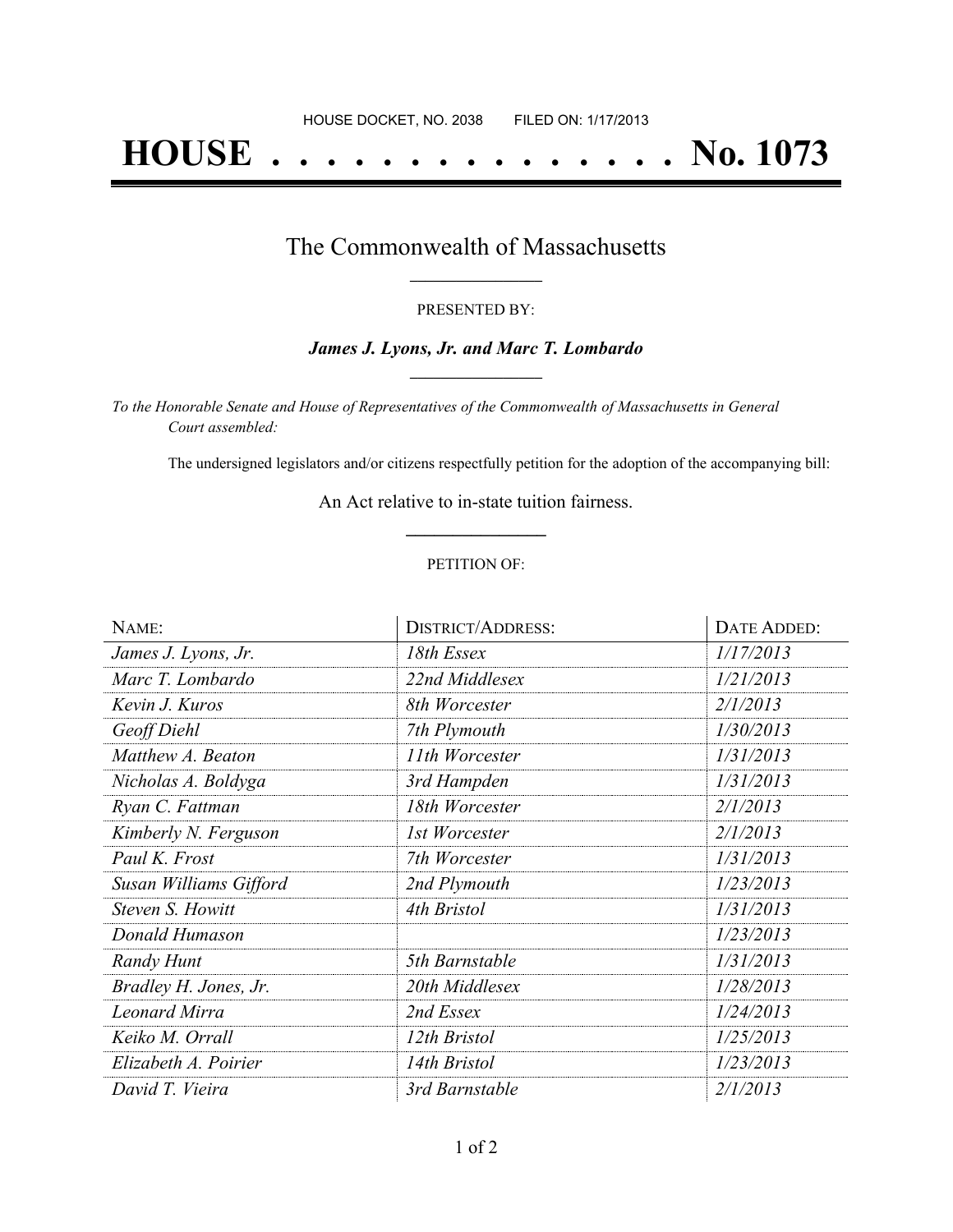*Shaunna O'Connell 3rd Bristol*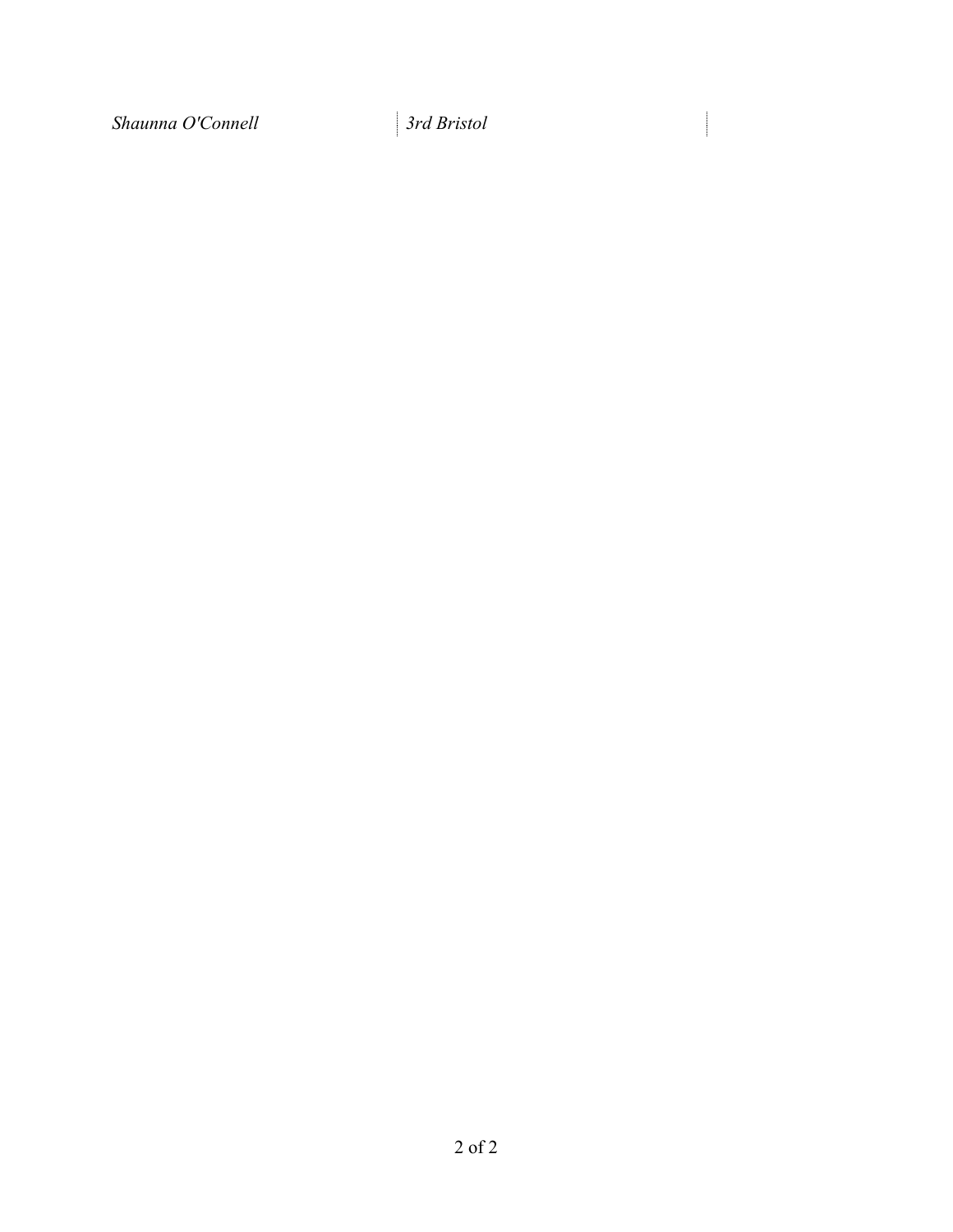## **HOUSE . . . . . . . . . . . . . . . No. 1073**

By Messrs. Lyons of Andover and Lombardo of Billerica, a petition (accompanied by bill, House, No. 1073) of James J. Lyons, Jr. and others relative to in-state tuition rates and fees at public institutions. Higher Education.

## The Commonwealth of Massachusetts

**\_\_\_\_\_\_\_\_\_\_\_\_\_\_\_ In the Year Two Thousand Thirteen \_\_\_\_\_\_\_\_\_\_\_\_\_\_\_**

An Act relative to in-state tuition fairness.

Be it enacted by the Senate and House of Representatives in General Court assembled, and by the authority *of the same, as follows:*

SECTION 1:

 Section 9 of chapter 15A of the General Laws is hereby amended by adding the following paragraph:—

 Notwithstanding any general or special law to the contrary, for the purpose of determining eligibility for in-state tuition rates and fees at public institutions of higher education, in the case of an individual who is not a citizen or permanent resident of the United States as those terms are defined under federal immigration law, the individual shall not be eligible for in-state tuition.

SECTION 2:

 Subsection (t) of Section 9 of chapter 15A of the General Laws is hereby further amended striking out subsection (t), and inserting in place thereof the following subsection:—

 (t) issue regulations defining resident of the commonwealth and proof of the same for the purpose of admission and tuition expenses of public institutions of higher education and prepare uniform proofs of residence to be used by all public institutions; provided, however, for the purposes of this clause, a resident of the commonwealth shall also be a citizen or permanent resident of the United States, as provided in section 1621 of Title 8 of the United States Code; provided further, that insofar as the Massachusetts Maritime Academy is designated a regional maritime academy by the United States maritime administration, residents of the states